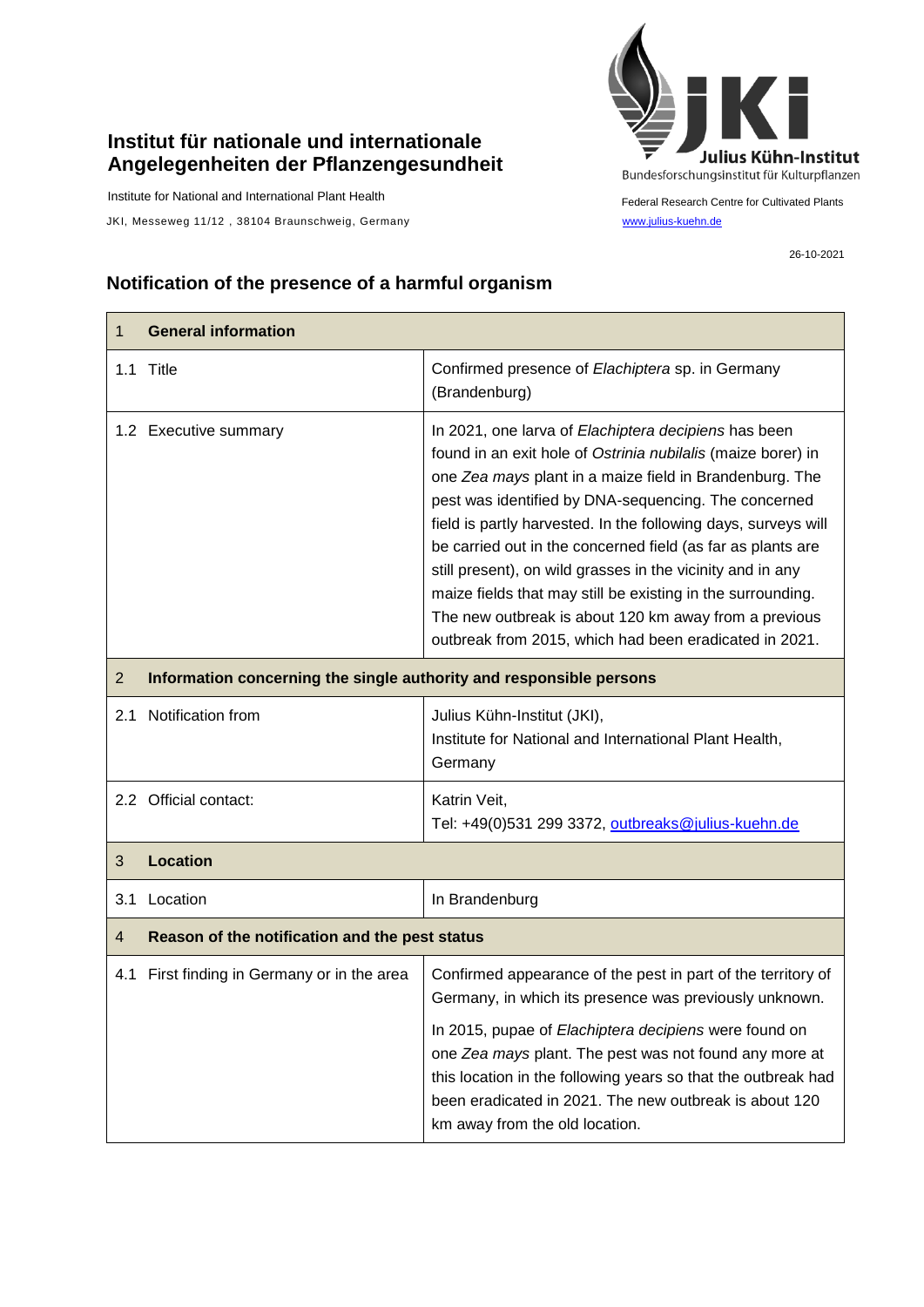|     | 4.2 Pest status of the area where the<br>harmful organism has been found<br>present, after the official confirmation.                 | Other: Status under determination                                                                                                                                            |  |
|-----|---------------------------------------------------------------------------------------------------------------------------------------|------------------------------------------------------------------------------------------------------------------------------------------------------------------------------|--|
|     | 4.3 Pest status in Germany before the<br>official confirmation of the presence, or<br>suspected presence, of the harmful<br>organism. | Absent: pest eradicated                                                                                                                                                      |  |
|     | 4.4 Pest status in Germany after the<br>official confirmation of the presence of<br>the harmful organism.                             | Other: Status under determination                                                                                                                                            |  |
| 5   | Finding, sampling, testing and confirmation of the harmful organism                                                                   |                                                                                                                                                                              |  |
| 5.1 | How the presence or appearance of                                                                                                     | Phytosanitary inspection of any type.                                                                                                                                        |  |
|     | the harmful organism was found.                                                                                                       | One larvae was found in an exit hole of Ostrinia nubilalis<br>(maize borer) in one Zea mays plant.                                                                           |  |
|     | 5.2 Date of finding:                                                                                                                  | 15-10-2021                                                                                                                                                                   |  |
|     | 5.3 Sampling for laboratory analysis.                                                                                                 | 21-09-2021                                                                                                                                                                   |  |
|     | 5.4 Name and address of the Laboratory                                                                                                | Landesamt für Ländliche Entwicklung, Landwirtschaft und<br>Flurneuordnung (LELF)<br>Referat 43 Saatenanerkennung, Phytopathologie<br>Steinplatz 1<br>15806 Zossen<br>Germany |  |
| 5.5 | Diagnostic method                                                                                                                     | PM7/129 (2) DNA barcoding as an identification tool for a<br>number of regulated pests, EPPO Bulletin (2021) 51 (1)                                                          |  |
|     | 5.6 Date of official confirmation of the<br>harmful organism's identity.                                                              | 15-10-2021                                                                                                                                                                   |  |
| 6   | Infested area, and the severity and source of the outbreak in that area                                                               |                                                                                                                                                                              |  |
| 6.1 | Characteristics of the infested area<br>and its vicinity.                                                                             | Open air – production area: field (arable, pasture)                                                                                                                          |  |
|     |                                                                                                                                       | Plant already planted, not to be reproduced or moved.                                                                                                                        |  |
|     | 6.2 Host plants in the infested area and its<br>vicinity                                                                              | Zea mays (450,000 m <sup>2</sup> )                                                                                                                                           |  |
| 6.3 | Infested plant(s), plant product(s) and<br>other object(s).                                                                           | Zea mays (1 pce)                                                                                                                                                             |  |
|     | 6.4 Severity of the outbreak                                                                                                          | Since the area is partly harvested, no statement can be<br>made about the actual severity of infestation.                                                                    |  |